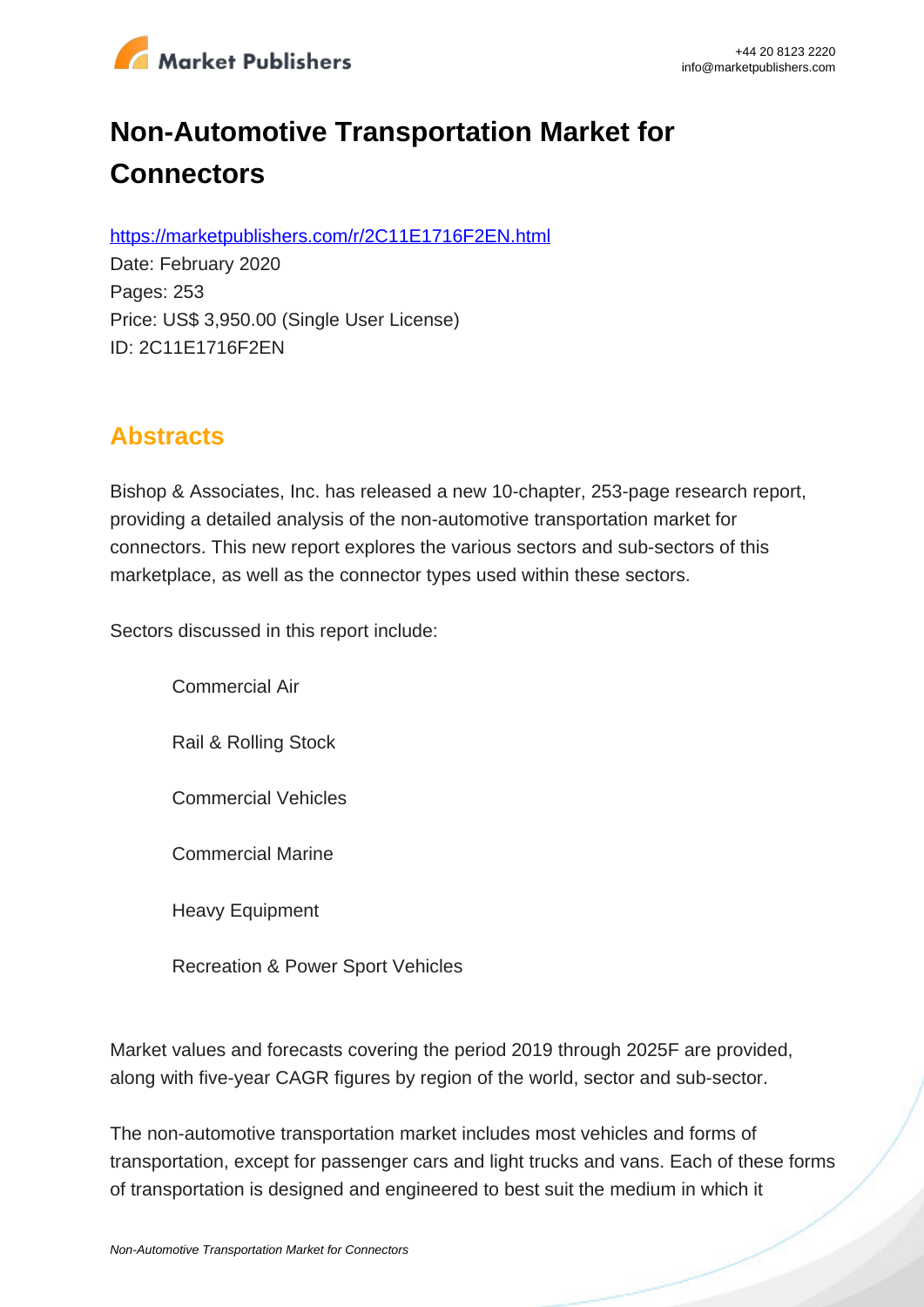

operates: rail, road (on-road and off-road), air, or sea. On one hand, the transportation market is a very diverse market segment which includes huge oil tankers, rolling stock and locomotives, heavy trucks, and construction machinery, as well as commercial jets, ATVs and small recreational vehicles, and farm tractors. On the other hand, these very different vehicles have several things in common:

They are made to carry and/or move either people or payload.

They have a form of propulsion and are powered by an engine or motor.

Until recently, nearly all non-auto vehicles used fossil fuels as their main source of power.

In the past decade, designers of non-auto vehicles have reviewed conventional propulsion systems and have started using cleaner technologies for generating power.

Another aspect that ties all the various forms of transportation together is that data networking (a data bus) has become an essential part of managing and controlling fleet and system operations. This report examines, by transportation mode, the various networking protocols used, and how these networks are altering the transportation sector. In the following graph, the relative size of the connector market within the transportation sector in each region is represented by the size of the bubble. On the xaxis, the average annual compound growth rate (CAGR) of the regional market is plotted over the past 10 years (2009-2019), while on the y-axis, the forecasted five-year CAGR (2020 through 2025) is plotted. This graph shows the Chinese market is poised to outgrow all other regions. As a result, China will become the leading transportation market for connectors in the coming years. North America and Europe are almost equal in size but the North American transportation market for connectors is set to outpace the European market during the forecasted period. Japan, which has experienced several years of declining sales, still lags well behind all other regions

Regulation and standardization are significant factors impacting the transportation industry. Many recent rules and regulations are related to safety and environmental requirements. Most governments, especially those in Europe, Japan, and North America, have set standards for clean air, which impact every vehicle emitting emissions into the atmosphere. China has also started to implement similar requirements. To meet these environmental standards and requirements, engine technology will change, driving early replacement of vehicles or ships with older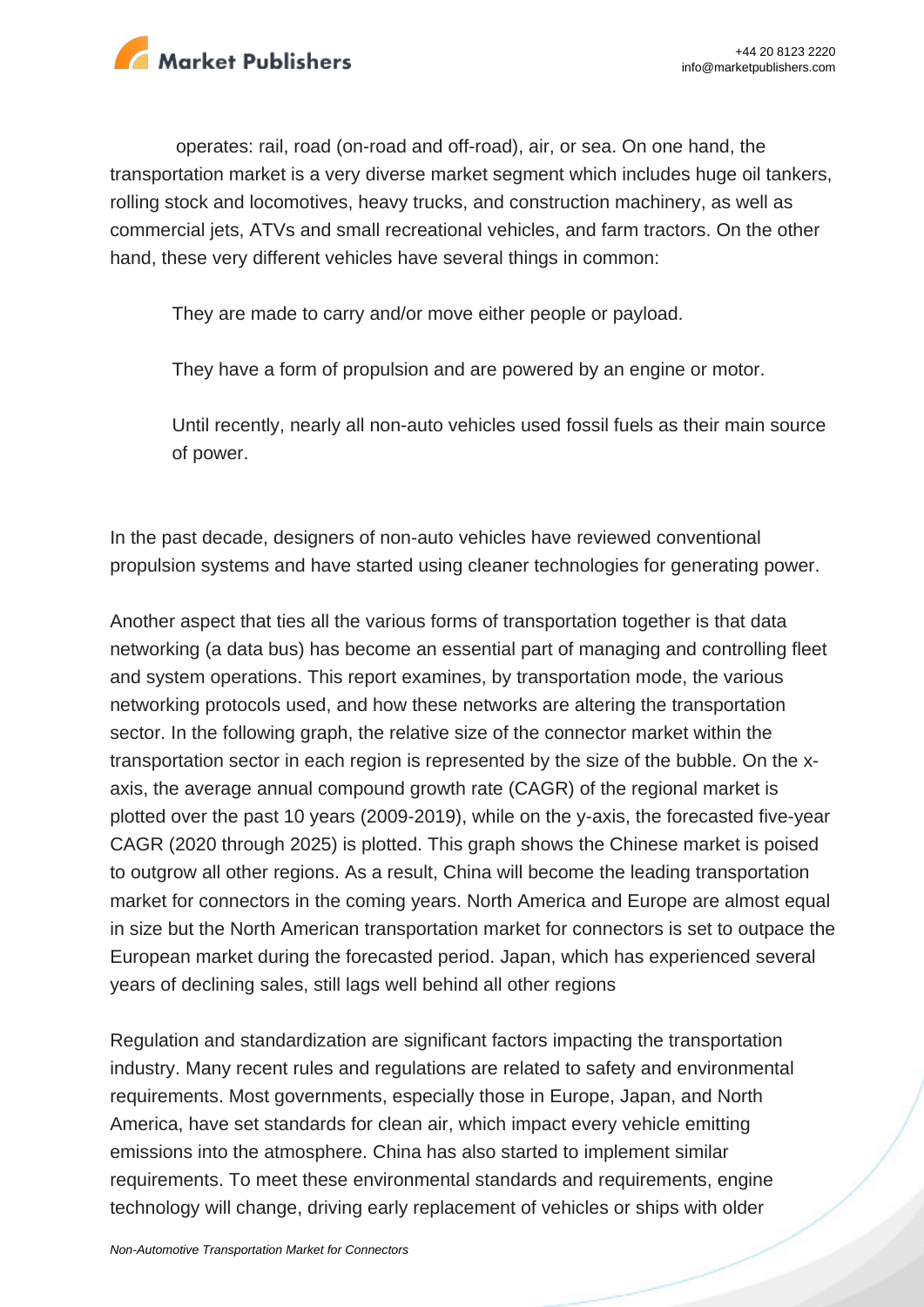

technology, or non-conforming engines. To meet enhanced safety requirements, increased technology will be implemented, which will also allow operators to detect problems at an early stage. In addition, technology will be added and used to make transportation more efficient. Safety, efficiency, and environmental impact are the three key imperatives driving the transportation industry in the coming years.

Connector consumption in the transportation market sector reached nearly \$4.5 billion in 2019, a decrease of 3.8% over 2018, primarily a result of a slowdown in the world economy. The decline was not the same across all sub-sectors, nor is the \$4.5 billion evenly distributed across all modes of transportation. Several subsectors, such as commercial marine and rail and rolling stock, performed better than others. At the same time, connector consumption within each subsector varies greatly, with commercial vehicles representing the largest portion of connector consumption and RV and power sports representing the smallest portion. Continued adoption of technologies that will allow OEMs to comply with new rules and regulations regarding emissions and safety requirements, as well as a need to meet efficiency demands and provide an enhanced user experience, will guarantee further growth for connector manufacturers in this market.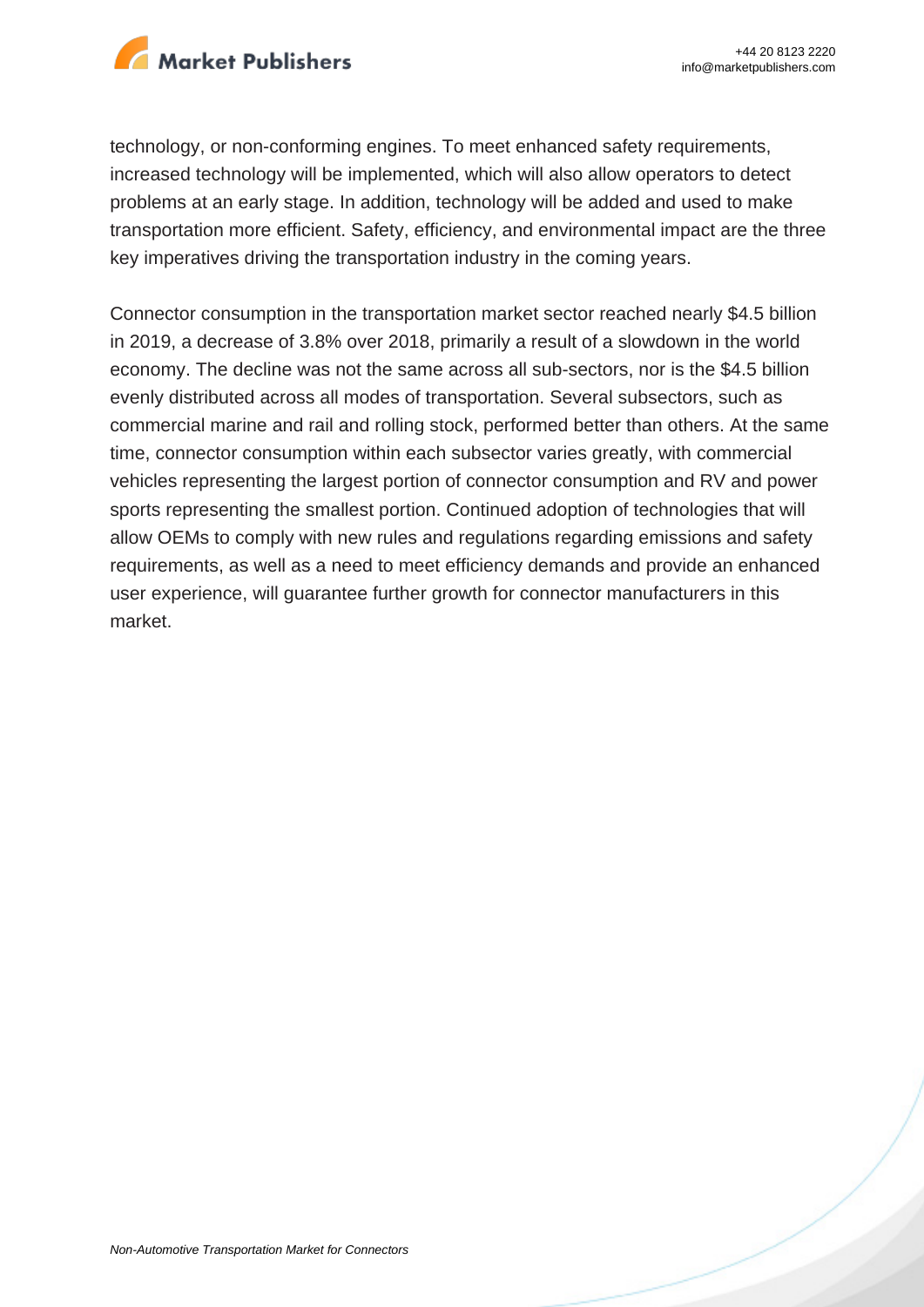

# **Contents**

#### **CHAPTER 1 – INTRODUCTION**

Introduction Air Sea Rail Road Technology and Connectivity Connector Consumption by Key Product Category 2018, 2019, and 2020F with Percent Growth

#### **CHAPTER 2 – EXECUTIVE SUMMARY**

Executive Summary

Connector Consumption in the Transportation Market by Region 2018 and 2019 Regional Shares of the Transportation Connector Market by Sub-Sector 2019 Connector Consumption in the Transportation Market by Region 2020F and 2025F with Five-Year CAGR and Market Share Relative Size, 10-Year Historic Growth and Five-Year Forecasted Growth of Connector Sales in the Transportation Market by Region Civil Aviation Connector Consumption in Civil Aviation by Region 2019, 2020F, and 2025F with Five-Year CAGR and 2025 Market Share Marine Connector Consumption in the Marine Market by Region 2019, 2020F, and 2025F with Five-Year CAGR and 2025 Market Share Commercial Vehicles Connector Consumption in the Commercial Vehicles Market by Region 2019, 2020F, and 2025F with Five-Year CAGR and 2025 Market Share Rail & Rolling Stock Connector Consumption in the Railway Market by Region 2019, 2020F, and 2025F with Five-Year CAGR and 2025 Market Share Heavy Equipment Connector Consumption in the Heavy Equipment and Farm and Garden Market by Region 2019, 2020F, and 2025F with Five-Year CAGR and 2025 Market Share Recreational and Power Sports Vehicles Connector Consumption in the Recreational and Power Sport Market by Region 2019,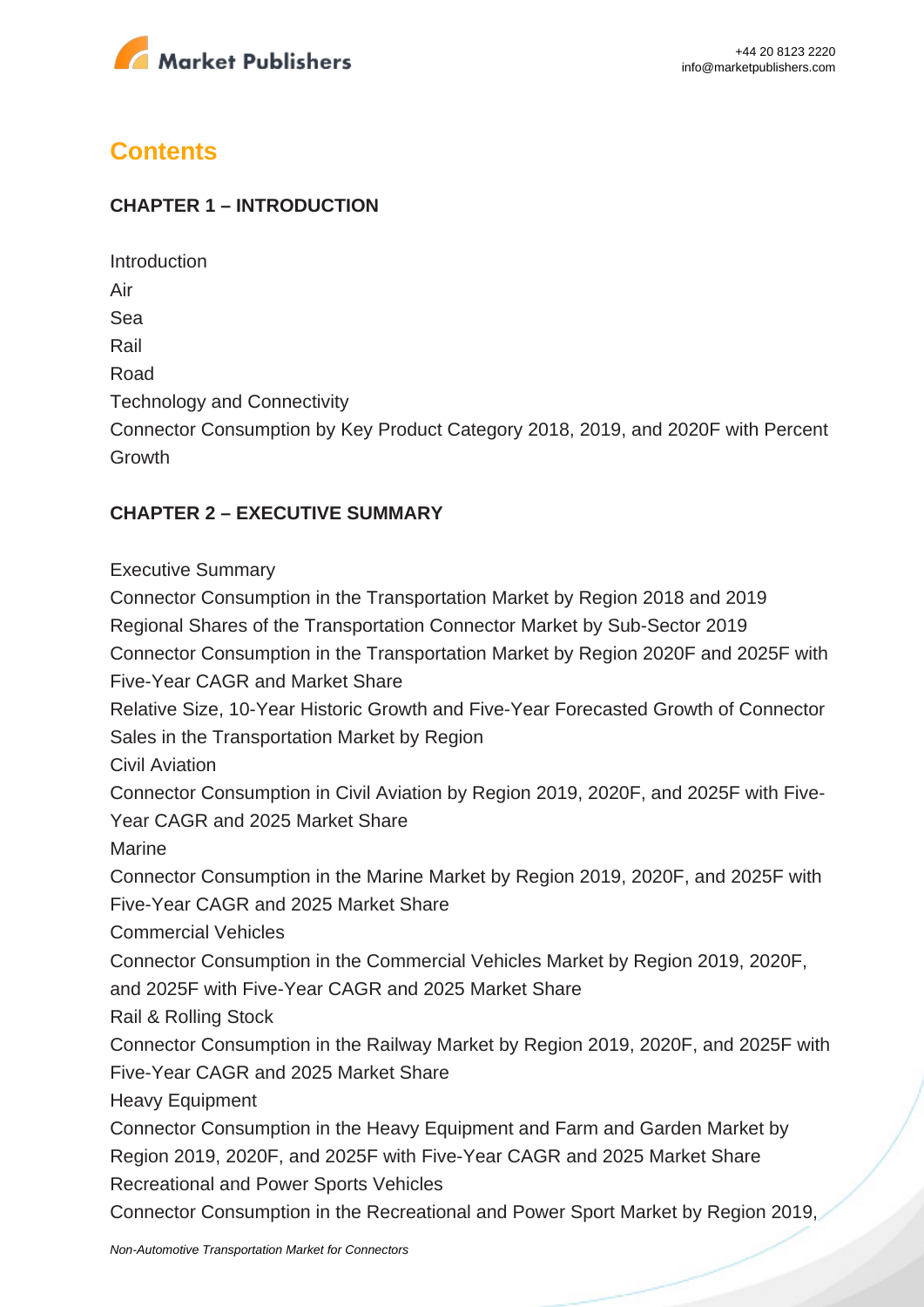

2020F, and 2025F with Five-Year CAGR and 2025 Market Share

#### **CHAPTER 3 – COMMERCIAL AIR**

Market Definition Aircraft Types and Market Segmentation Commercial Aircraft – Single Aisle and Wide-Body Airliners Commercial Aircraft – Regional Aircraft General Aviation – Private Aircraft and Rotorcraft Drones and UAV Simulators and Training Commercial Spacecraft Commercial Aircraft: Orders and Deliveries Commercial Aviation Deliveries and Orders Boeing Boeing Aircraft Deliveries 2010-2019 Boeing Net Orders by Model Airbus Airbus Aircraft Deliveries 2010-2019 Airbus Aircraft Net Orders 2010-2019 Boeing and Airbus Combined Boeing and Airbus Deliveries and Orders 2010-2019 Other Commercial Aircraft Manufacturers (OEM) General Aviation: Orders and Deliveries General Aviation Shipments 2015-2019E General Aviation Billings 2016-2019E US – Manufactured General Aviation Airplane Shipments 2017 – 2018 Europe – Manufactured General Aviation Airplane Shipments 2017 – 2018 Global Production Share 2018 North America and Europe Combined Other Aviation Segments Technical Standards and Connector Requirements Aviation Standards and Governance Airworthiness and Safety FAA Parts Manufacturer Approvals (PMA) ARINC Standards Connector Consumption in the Civil Aviation Market Connector Consumption in Civil Aviation by Region 2018 and 2019 with Percent Change and 2019 Market Share Connector Consumption in Civil Aviation by Region 2019, 2020F, and 2025F with Five-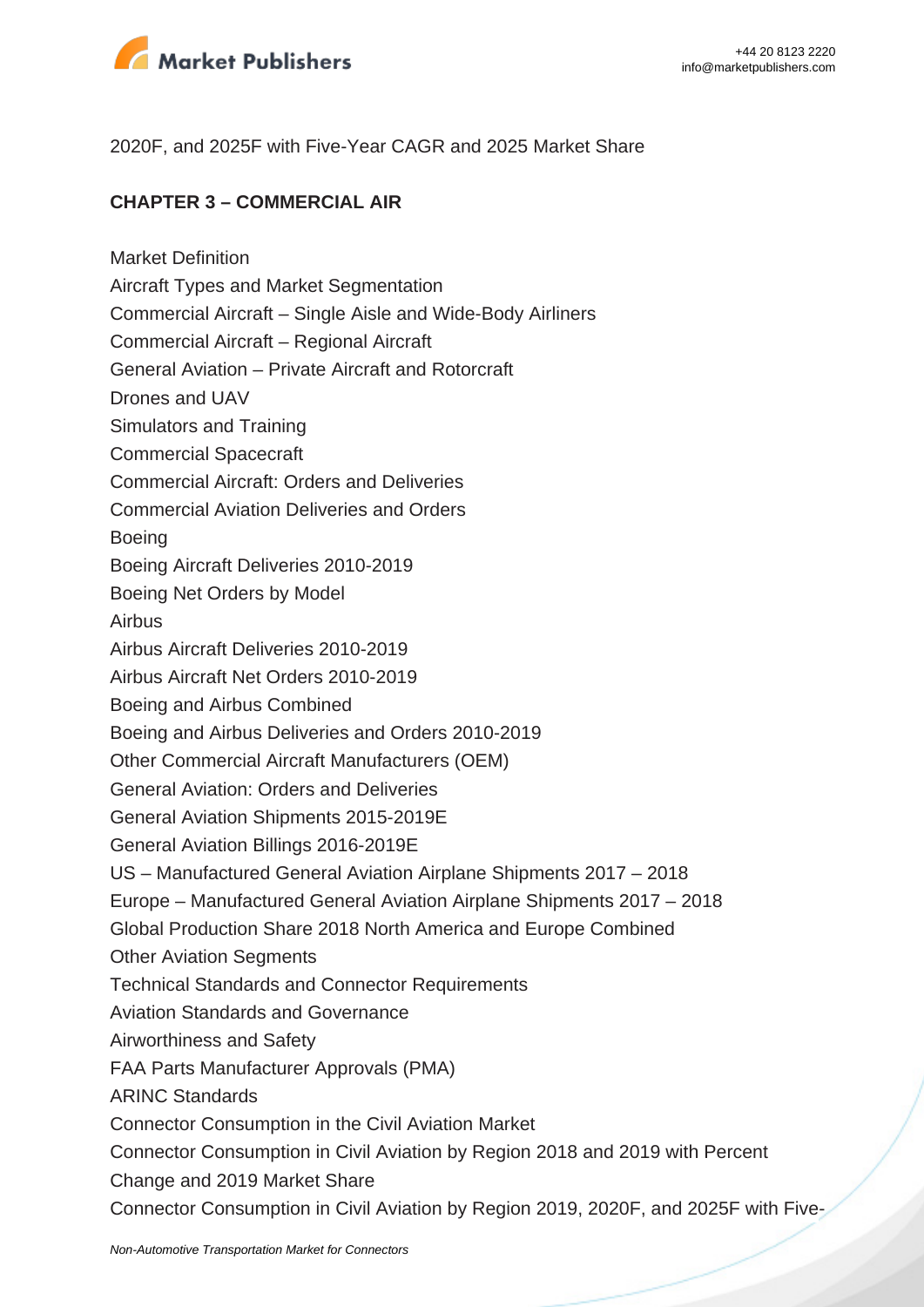

Year CAGR and 2025F Market Share Connector Consumption in Civil Aviation by Product Category 2018, 2019, and 2020F with Percent Change Top Five Connector Categories Civil Aviation – 2019

## **CHAPTER 4 – RAILWAY MARKET: ROLLING STOCK, INFRASTRUCTURE, AND SIGNALING**

Railway Industry Market Segments, Leading OEMs, and Regions Leading Rolling Stock and Railway OEMs Leading Countries/Regions by Total Track Length (2017) Digital Transformation Trends in Rail Transport Market Trends in the Global Rail Industry Average Annual Rail Market Volume 2015-2017 by Segment Regional Markets China Europe Private Investments in Rolling Stock in Europe Growing North America Japan Asia Pacific India South Korea Malaysia Row Russia South Africa Locomotive Traction Systems and Technologies Locomotive Power Sources Standard-Compliant Technology Component Certification Component Certification Strategic Plans Shaping the Future of the Rail Industry Signaling and Infrastructure: ERTMS Signaling and Infrastructure: PTC How PTC Works Railway Outlook & Forecast Railway Regional Outlook Regional Railways Market for OEM and After Sales Combined for 2017 with 2017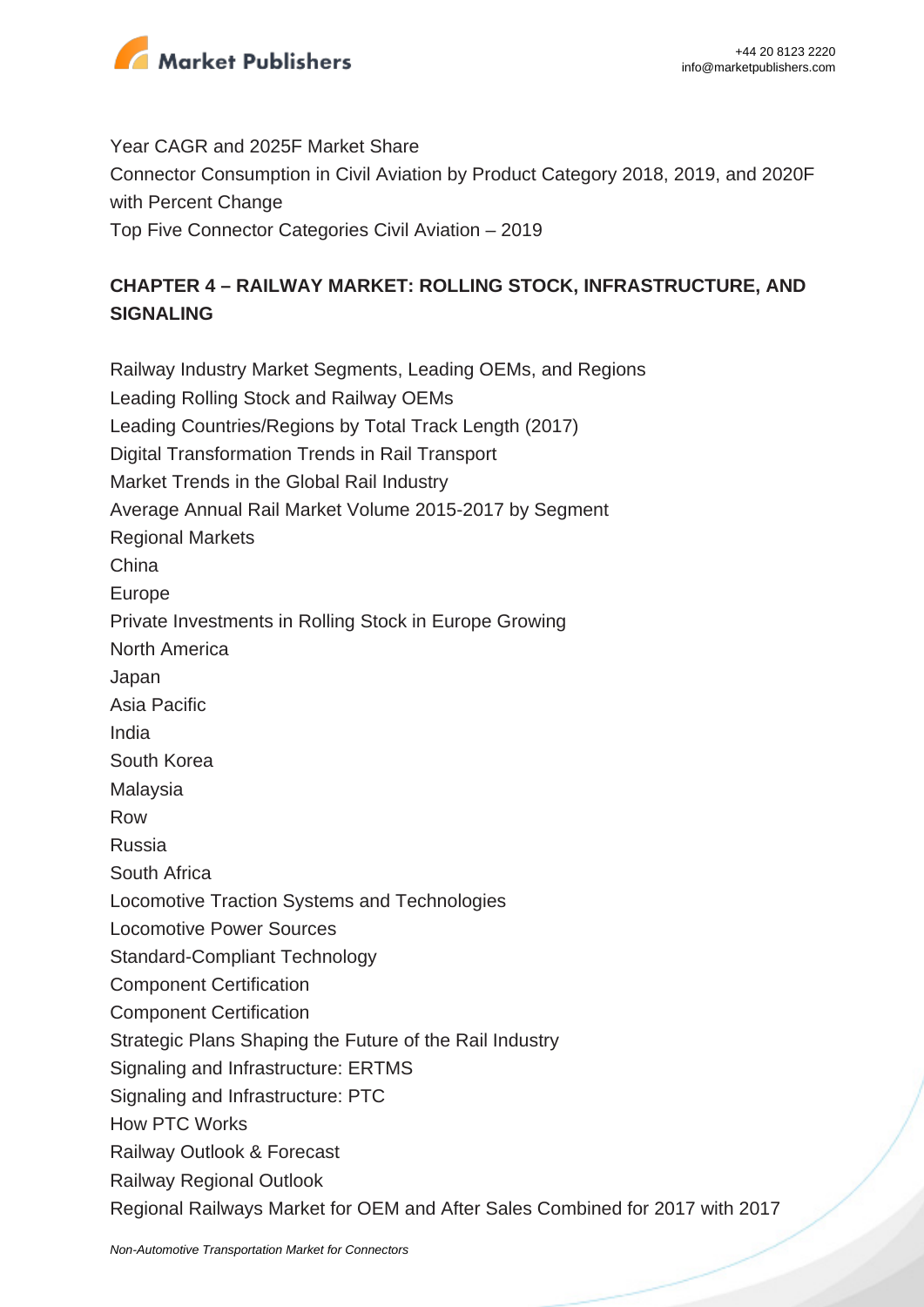

through 2022 Five-Year CAGR Railway OEM and After Sales Market 2017 with Five-Year (2017 through 2022) CAGR Leading Railway OEM Connector Consumption in the Rail & Rolling Stock Market Connector Consumption in the Rail & Rolling Stock Market by Region 2018 and 2019 with Percent Growth and 2019 Market Share Connector Consumption in the Rail & Rolling Stock Market by Region 2019, 2020F, and 2025F with Five-Year CAGR and 2025F Market Share Connector Consumption in the Rail & Rolling Stock Market by Product Category 2018, 2019, and 2020F Top Five Connector Categories Rail & Rolling Stock – 2019

## **CHAPTER 5 – COMMERCIAL VEHICLES**

Commercial Vehicles Market Segmentation Market Trends in the Global Commercial Vehicle Industry Electrification Trends in Commercial Vehicles European Regulation (EU) 2019/1242 Electric Commercial Vehicles Market Shares Bus Manufacturers and New Registrations in Western Europe and Poland – 2017 and 2018 Trend of EV Share as Percentage of Sales by Segment through 2040 (BNEF) Trend of EV Share as Percentage of Sales by Region – Short and Long Term (BNEF) Natural Gas Vehicles (NGV) Hydrogen Fuel Cell Technology The Regulatory Push Key Regulations by Region Advanced Electronics for Trucks and Buses – Connected Vehicles Truck Platooning Commercial Vehicle Production Global Production Volume Buses and Coaches 2017 and 2018 Global Production Volume Medium/Heavy Trucks 2017 and 2018 Connector Consumption in the Commercial Vehicles Market Connector Consumption in the Commercial Vehicles Market by Region 2018 and 2019 Connector Consumption in the Commercial Vehicles Market by Region 2019, 2020F, and 2025 with Five-Year CAGR Connector Consumption in the Commercial Vehicles Market by Product Category 2018, 2019, and 2020F Top Five Connector Categories Commercial Vehicles – 2019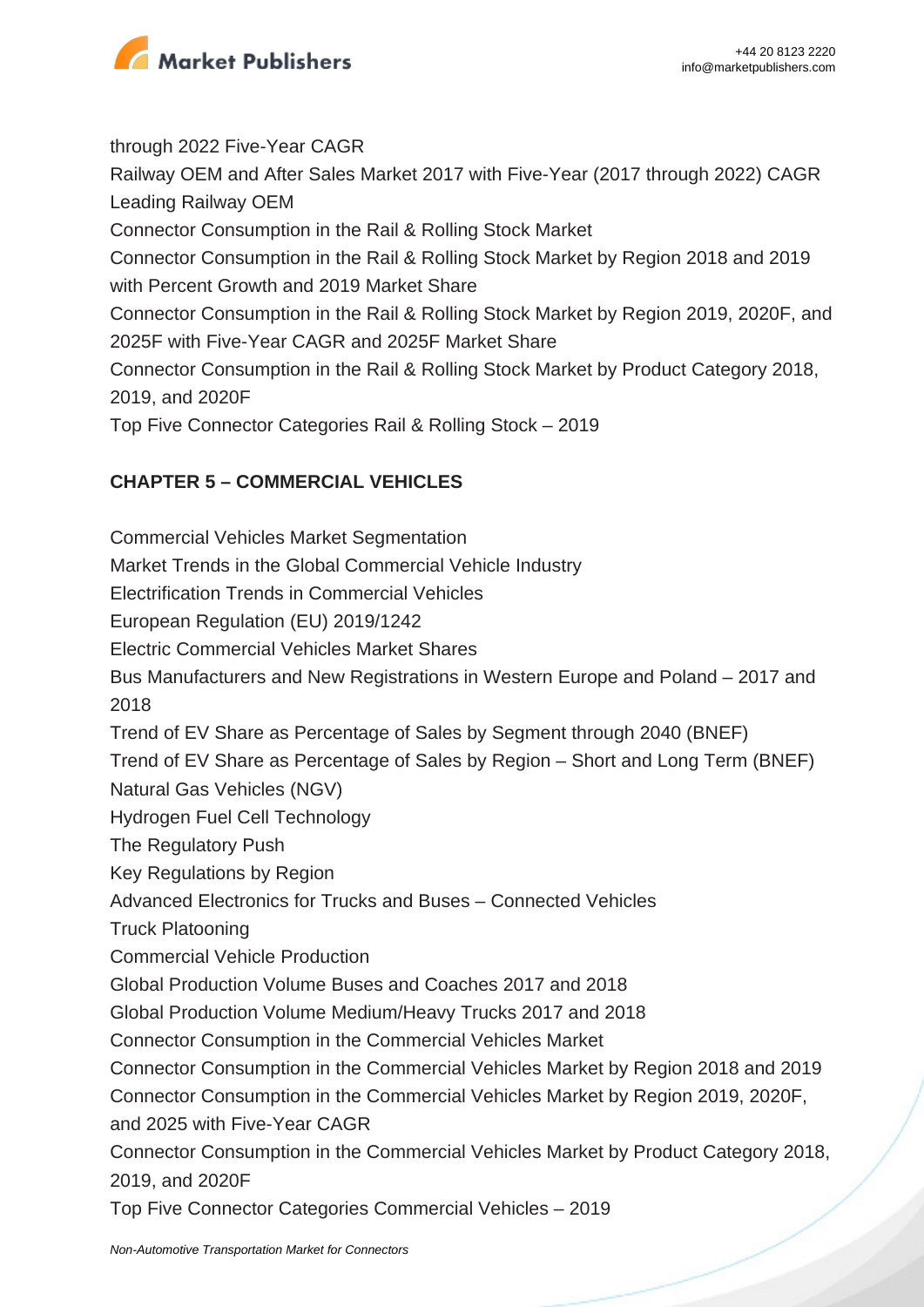

#### **CHAPTER 6 – COMMERCIAL MARINE**

Commercial Marine Market Overview and Segmentation World Fleet by Principal Vessel Type – Share of Tonnage (DWT) - 2018 Building, Ownership, Registration and Scrapping of Ships – 2017 Percentage of World Total Manufacturing Time by Transportation Mode Key Manufacturers in Worldwide Shipbuilding Market Shipyards: Order Intake in Ships and Value Components and Systems Certification Commercial Marine Systems and Applications Value Chain in Shipbuilding Engines, Propulsion, and Gears Navigation, Control, and Communication Entertainment Solutions Market Trends in the Global Commercial Marine Industry Shipping Transitions to a Lower Carbon Future IMO 2020 Commercial Marine Production Outlook and Forecast Regional Outlook North America Shipbuilding Market Share, Orders, and Deliveries 2017 and 2018 by Country/Region Orders for Specialized Vessels 2017 and 2018 Global Deliveries versus New Orders in Million DWT Between 2010 and 2019E Connector Consumption in the Commercial Marine Market Connector Consumption in the Marine Market by Region 2018 and 2019 Connector Consumption in the Marine Market by Region 2019, 2020F, and 2025F with Five-Year CAGR Connector Consumption in the Marine Market by Product Category 2018, 2019, and 2020F Top Five Connector Categories Marine Applications – 2019

#### **CHAPTER 7 – HEAVY EQUIPMENT**

Heavy Equipment Market Overview and Segmentation Construction Equipment Market

Equipment Categories Global Sales Share 2018

Agriculture – Farm Equipment Market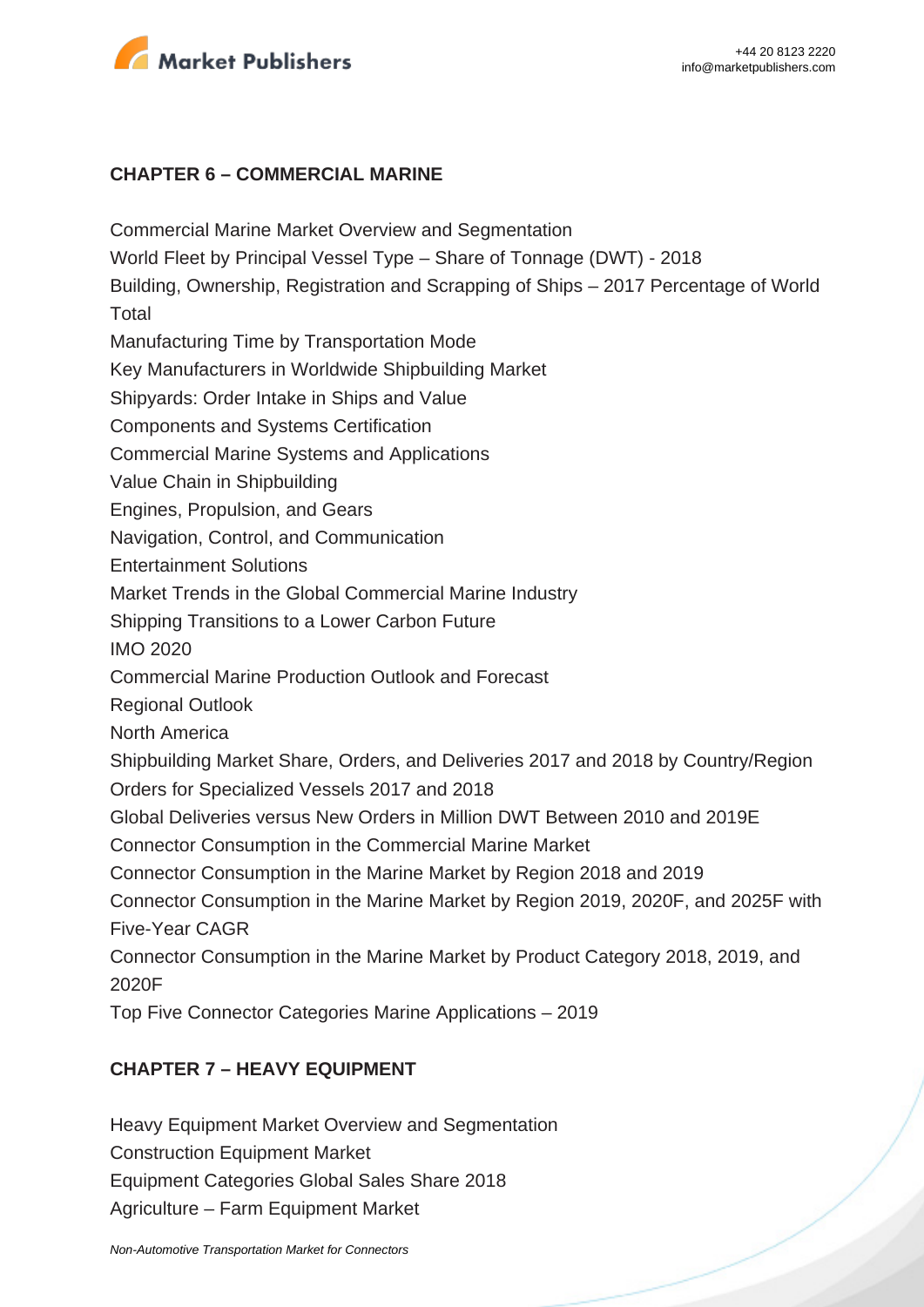

Tractor Registrations in Europe by Country January to June 2018 vs 2019

Mining Equipment Market

2017 Equipment Shares by Mining Application

Market Trends in the Agriculture Equipment Industry

Agribots and Drones

Smart Tractors

ISOBUS: Communication Nodes in Off-highway Vehicle Application

Electric Farm Vehicles

Market Trends in the Construction Equipment Industry

Emission Standards

China

India

Europe

North America

Market Trends in the Mining Equipment Industry

Automation and IoT

Use of Artificial Intelligence

Connector Consumption in the Heavy Equipment Market

Connector Consumption in the Construction Equipment Market by Region 2018 and 2019

Connector Consumption in the Farm and Garden Equipment Market by Region 2018 and 2019

Connector Consumption in the Construction Equipment Market by Region 2019, 2020F, and 2025F with Five-Year CAGR and 2025F Market Share

Connector Consumption in the Farm and Garden Equipment Market by Region 2019,

2020F, and 2025F with Five-Year CAGR and 2025F Market Share

Connector Consumption in the Construction Equipment Market by Product Category 2018, 2019, and 2020F

Connector Consumption in the Farm & Garden Equipment

Market by Product Category 2018, 2019, and 2020F

Top Five Connector Categories Heavy Equipment Market – 2019

# **CHAPTER 8 – RECREATION AND POWER SPORT VEHICLES**

RVs Motorhomes **Campervans** Towable RVs Fifth Wheels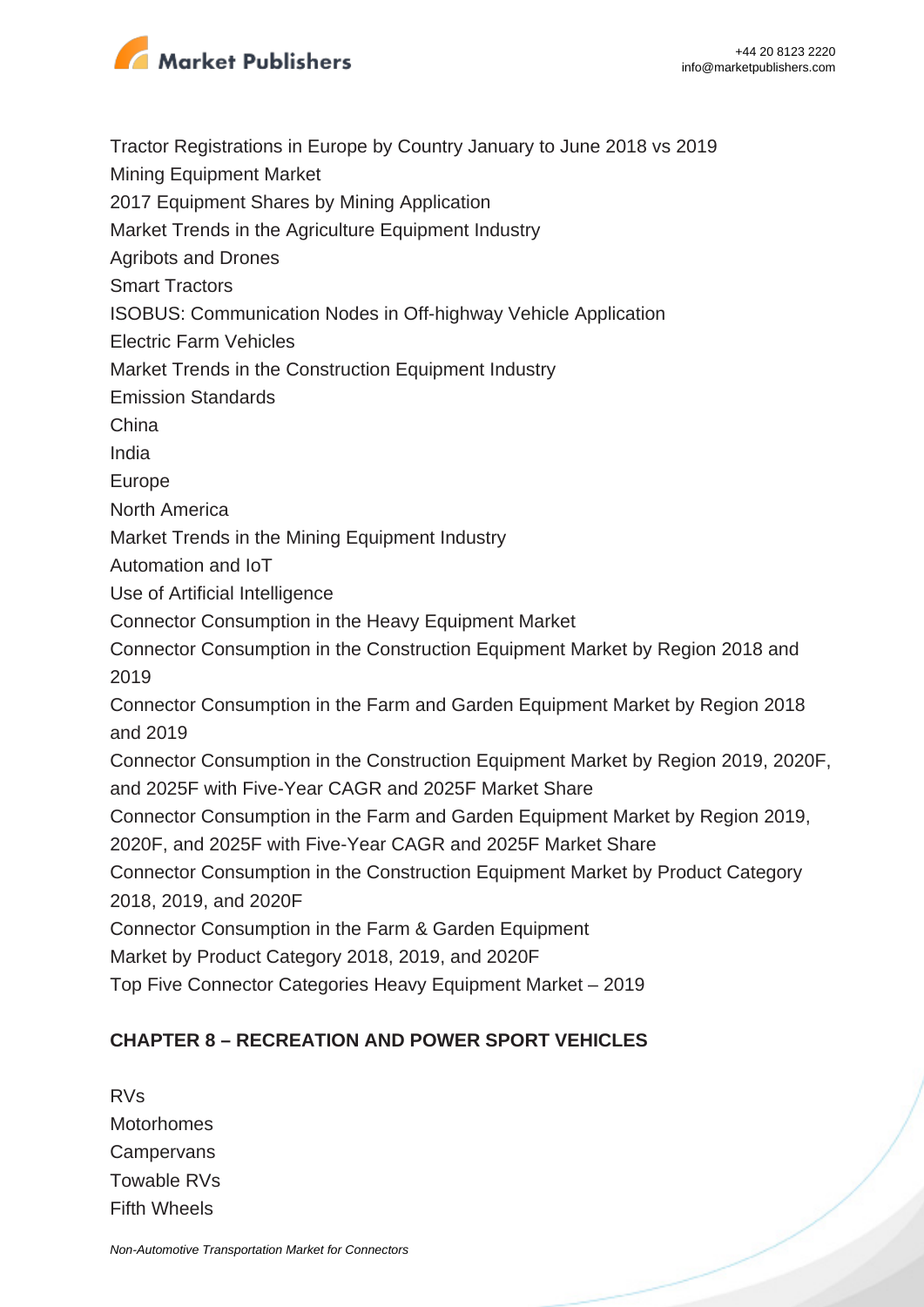

Travel Trailers Pop-Ups Smart Home Technology to the RV Regional Analysis North America North American RV Sales in Units 2008 through 2018 with Percent Change and 10-Year CAGR Europe Touring and Motor Caravans by European Country 2017 and 2018 with Percent Change China Asia Pacific Off-Road Vehicles – ATVs, UTVs, SSVs, and Snowmobiles **Snowmobiles** Snowmobile Sales by Country 2018 and 2019 with Percent Change ATVs, UTVs, and SSVs Connector Consumption in the Recreational and Power Sport Vehicles Market Connector Consumption in the Recreational and Power Sport Vehicles Market by Region 2018 and 2019 Connector Consumption in the Recreational and Power Sport Vehicles Market by Region 2019, 2020F, and 2025F with Five-Year CAGR and 2025F Market Share Connector Consumption in the Recreational and Power Sport Vehicles Market by Product Category 2018, 2019, and 2020F Top Five Connector Categories Recreational and Power Sport Vehicles Market – 2019

## **CHAPTER 9 – TECHNOLOGY OVERVIEW: DATA NETWORKS AND CONNECTOR TYPES**

Network Connectivity Road Vehicles and Heavy Equipment Data Networks SAE J1939 and CAN Bus Aircraft Data Networks Wire Harnesses and Interconnects Aviation Wire Harness ARINC Mil-STD-1553B ARINC 664 – AFDX - Ethernet Rail & Rolling Stock Data Networks ERTMS Marine and Offshore Data Networks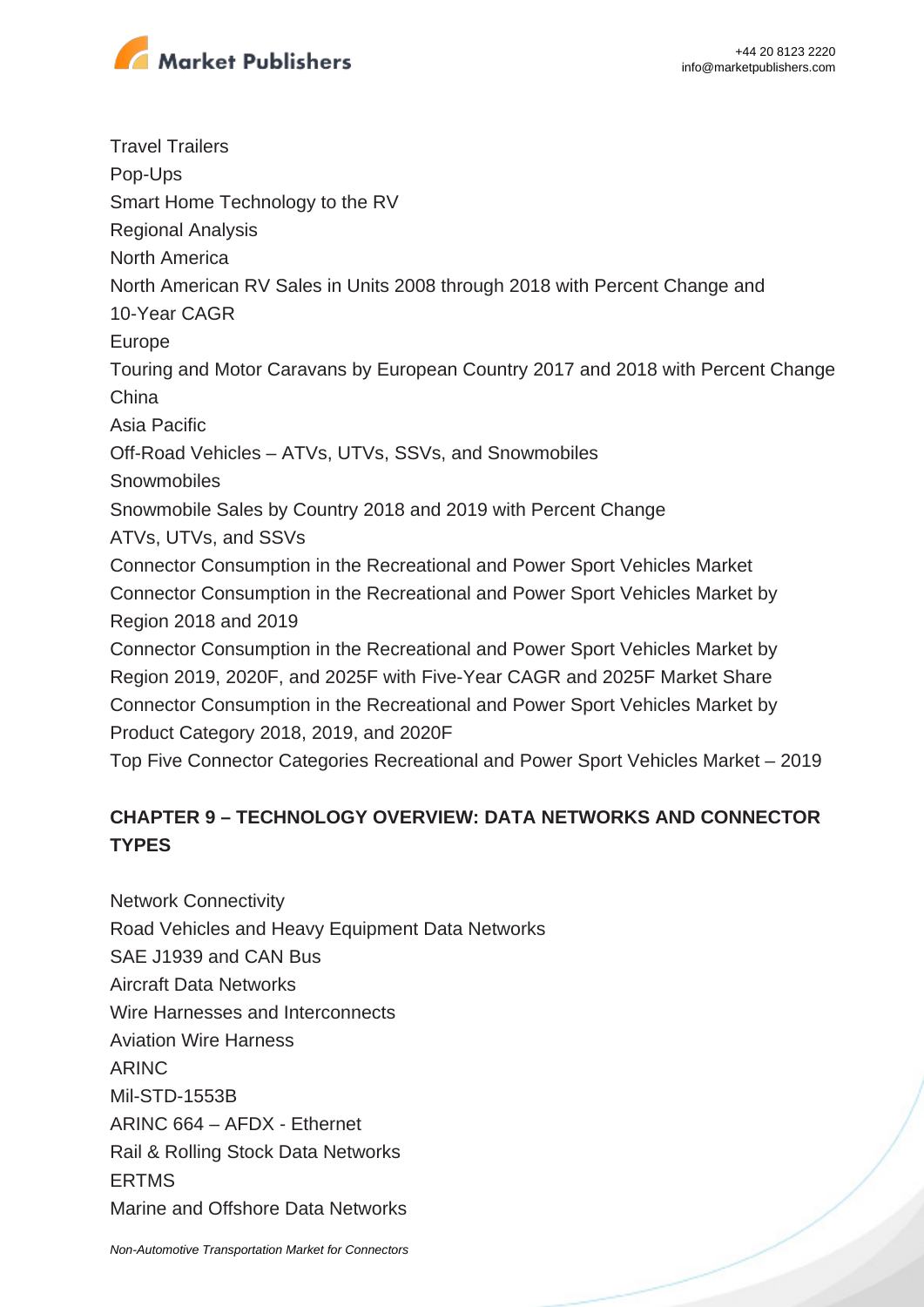

NMEA 0183 NMEA 2000 Shipboard Internet of Things (IoT) Connector Technology in the Non-Auto Transportation Industry Connectors Used in Commercial Vehicles and Heavy Equipment Agriculture Applications Connectors Used in Aviation Applications Commercial Off-the-Shelf Strategy Build-to-Print – BTP Build-to-Specification – BTS ARINC Standard Interconnects ARINC 404 Series ARINC 600 Series ARINC Standard 801-3 Fiber Optic Connectors MIL-PRF-39012 – RF Connections MIL-DTL-38999 Circular Connectors MIL-DTL-83723/Mil-DTL-5015 MIL-DTL-26482 MIL-DTL-5015 MIL-C-39029 Connectors Used in Rail Sector Applications Connectors Used in Marine Applications

## **CHAPTER 10 – STATISTICAL OVERVIEW OF THE NON-AUTOMOTIVE TRANSPORTATION MARKET FOR CONNECTORS**

Total World

Total World Non-Automotive Transportation Connector Sales by Region 2018 through 2025 with Percent Change and Five-Year CAGR

Total World Non-Automotive Transportation Connector Sales by Region 2020F versus 2025F

Total World Transportation Market Share by Region 2020F

Total World Transportation Market Share by Region 2025F

Total World Non-Automotive Transportation Connector Sales by Sub-Sector 2018

through 2025F with Percent Change and Five-Year CAGR

Total World Transportation Market Share by Sub-Sector 2020F

Total World Transportation Market Share by Sub-Sector 2025F

North American Non-Automotive Transportation Connector Sales by Sub-Sector 2018 through 2025F with Percent Change and Five-Year CAGR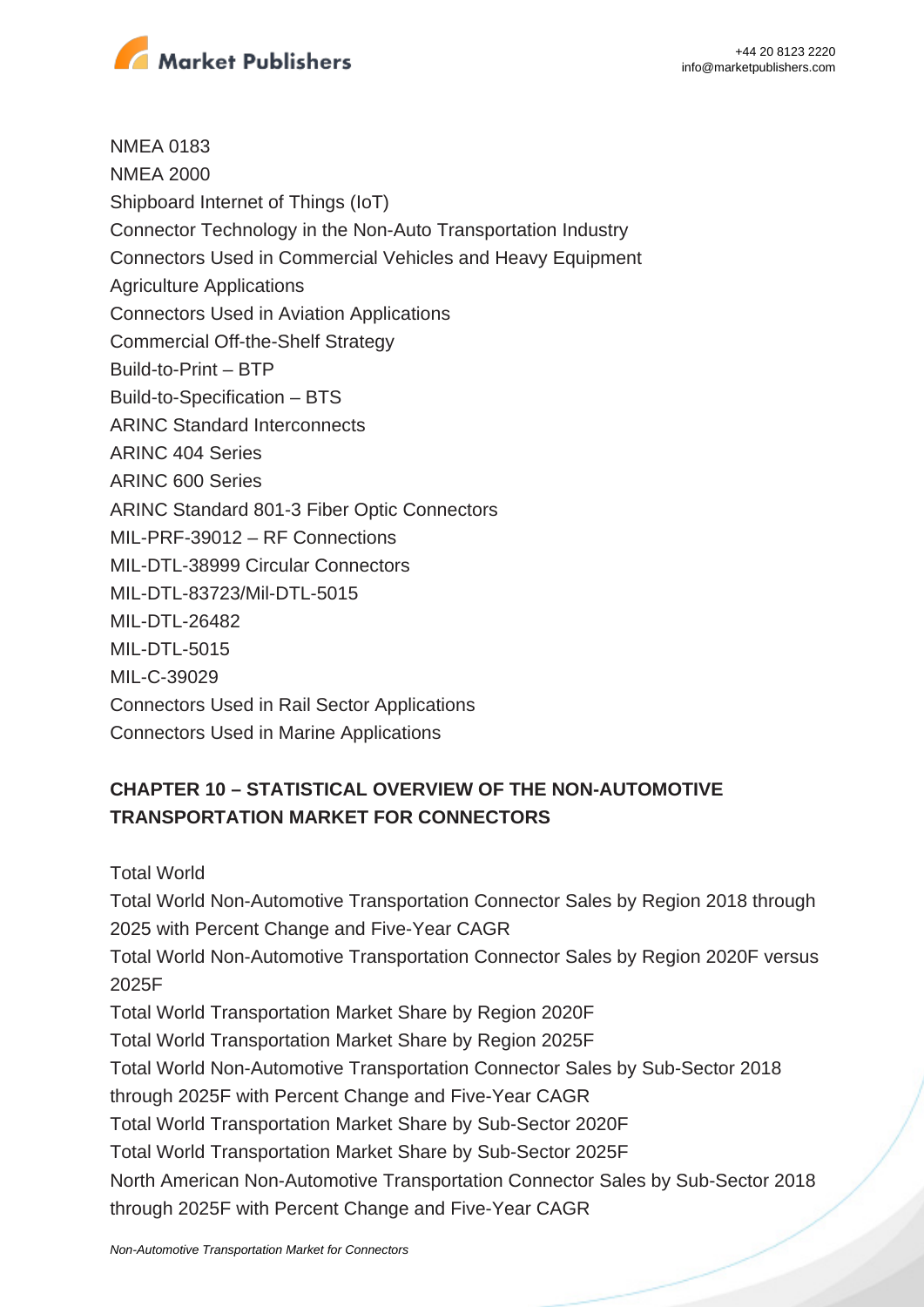

European Non-Automotive Transportation Connector Sales by Sub-Sector 2018 through 2025F with Percent Change and Five-Year CAGR Japanese Non-Automotive Transportation Connector Sales by Sub-Sector 2018 through 2025F with Percent Change and Five-Year CAGR Chinese Non-Automotive Transportation Connector Sales by Sub-Sector 2018 through 2025F with Percent Change and Five-Year CAGR Asia Pacific Non-Automotive Transportation Connector Sales by Sub-Sector 2018 through 2025F with Percent Change and Five-Year CAGR ROW Non-Automotive Transportation Connector Sales by Sub-Sector 2018 through 2025F with Percent Change and Five-Year CAGR Total World Transportation Connector Sales by Product Type 2018 through 2025F with Percent Change and Five-Year CAGR Total World Transportation Market Share by Product Type 2020F Total World Transportation Market Share by Product Type 2025F Total World Transportation Connector Sales by Product Type 2020F versus 2025F North American Transportation Connector Sales by Product Type 2018 through 2025F with Percent Change and Five-Year CAGR European Transportation Connector Sales by Product Type 2018 through 2025F with Percent Change and Five-Year CAGR Japanese Transportation Connector Sales by Product Type 2018 through 2025F with Percent Change and Five-Year CAGR Chinese Transportation Connector Sales by Product Type 2018 through 2025F with Percent Change and Five-Year CAGR Asia Pacific Transportation Connector Sales by Product Type 2018 through 2025F with Percent Change and Five-Year CAGR ROW Transportation Connector Sales by Product Type 2018 through 2025F with Percent Change and Five-Year CAGR Commercial Air Commercial Air by Region 2018, 2019, and 2020F with Percent Change Commercial Air by Region 2019, 2020F, and 2025F with Percent Change and Five-Year CAGR Commercial Air Connector Sales by Region 2020F versus 2025F Commercial Air by Product Type 2018, 2019, and 2020F with Percent Change Commercial Air by Product Type 2019, 2020F, and 2025F with Percent Change and Five-Year CAGR Rail & Rolling Stock Rail & Rolling Stock by Region 2018, 2019, and 2020F with Percent Change Rail & Rolling Stock by Region 2019, 2020F, and 2025F with Percent Change and Five-

Year CAGR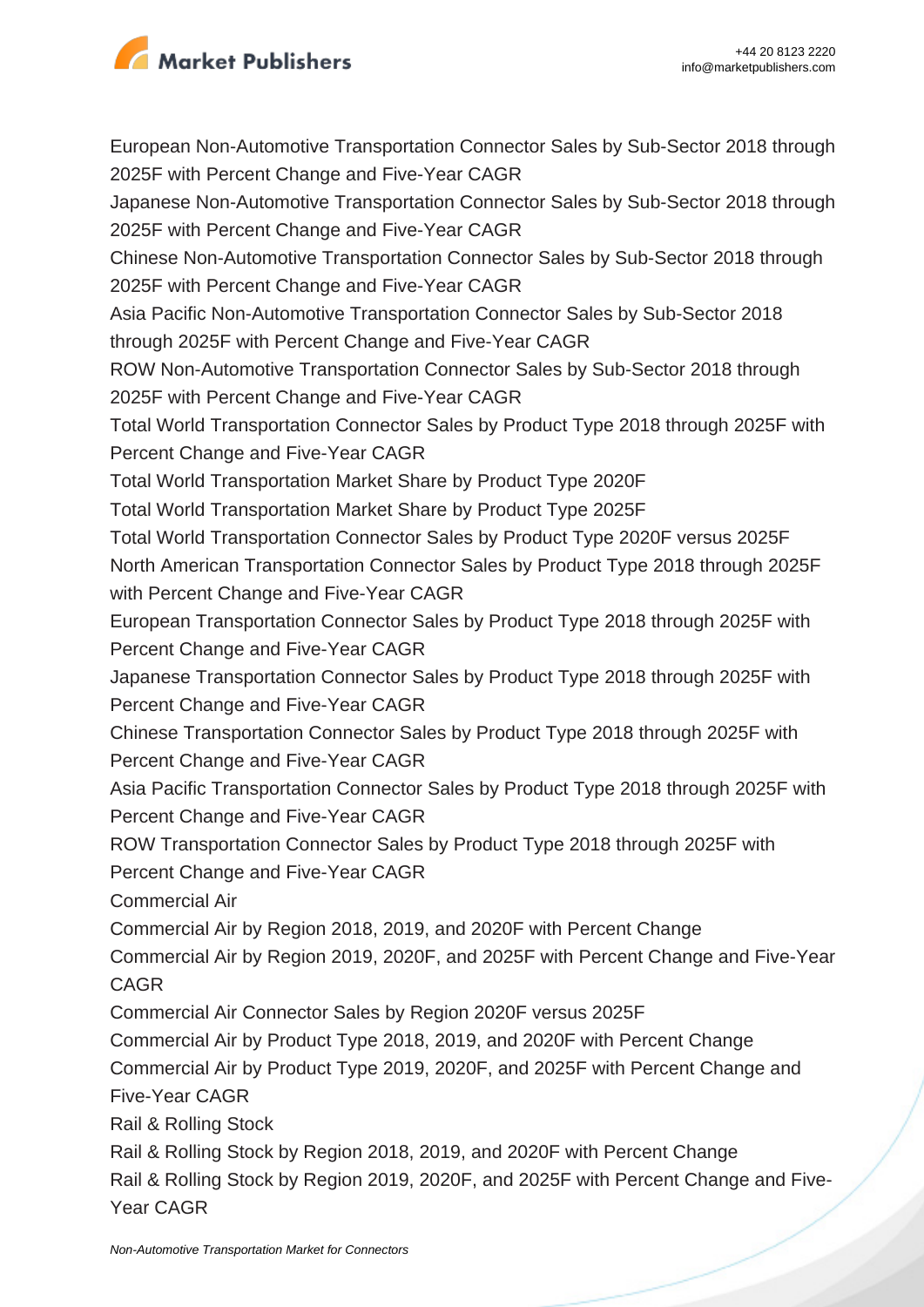

Rail & Rolling Stock Connector Sales by Region 2020F versus 2025F

Rail & Rolling Stock by Product Type 2018, 2019, and 2020F with Percent Change Rail & Rolling Stock by Product Type 2019, 2020F, and 2025F with Percent Change and Five-Year CAGR

Commercial Vehicles

Commercial Vehicles by Region 2018, 2019, and 2020F with Percent Change Commercial Vehicles by Region 2019, 2020F, and 2025F with Percent Change and Five-Year CAGR

Commercial Vehicles Connector Sales by Region 2020F versus 2025F

Commercial Vehicles by Product Type 2018, 2019, and 2020F with Percent Change Commercial Vehicles by Product Type 2019, 2020F, and 2025F with Percent Change and Five-Year CAGR

Commercial Marine

Commercial Marine by Region 2018, 2019, and 2020F with Percent Change

Commercial Marine by Region 2019, 2020F, and 2025F with Percent Change and Five-Year CAGR

Commercial Marine Connector Sales by Region 2020F versus 2025F

Commercial Marine by Product Type 2018, 2019, and 2020F with Percent Change

Commercial Marine by Product Type 2019, 2020F, and 2025F with Percent Change and Five-Year CAGR

Heavy Equipment and Farm/Garden

Heavy Equipment and Farm/Garden by Region 2018, 2019, and 2020F with Percent **Change** 

Heavy Equipment and Farm/Garden by Region 2019, 2020F, and 2025F with Percent Change and Five-Year CAGR

Heavy Equipment and Farm/Garden Connector Sales by Region 2020F versus 2025F Heavy Equipment and Farm/Garden by Product Type 2018, 2019, and 2020F with Percent Change

Heavy Equipment and Farm/Garden by Product Type 2019, 2020F, and 2025F with Percent Change and Five-Year CAGR

Recreation Vehicles and Power Sports

Recreation Vehicles and Power Sports by Region 2018, 2019, and 2020F with Percent **Change** 

Recreation Vehicles and Power Sports by Region 2019, 2020F, and 2025F with Percent Change and Five-Year CAGR

Recreation Vehicles and Power Sports by Region 2020F versus 2025F

Recreation Vehicles and Power Sports by Product Type 2018, 2019, and 2020F with Percent Change

Recreation Vehicles and Power Sports by Product Type 2019, 2020F, and 2025F with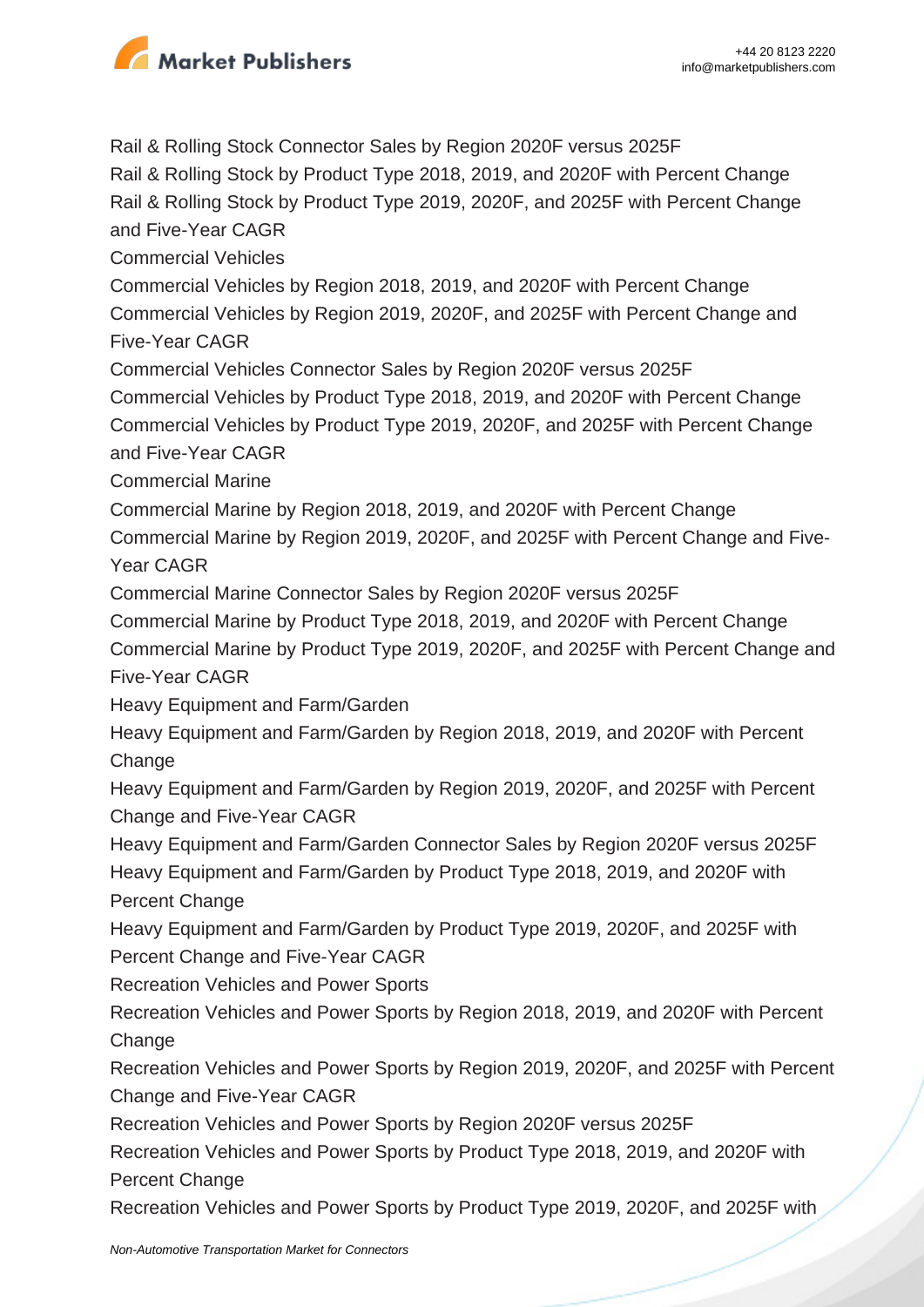

Percent Change and Five-Year CAGR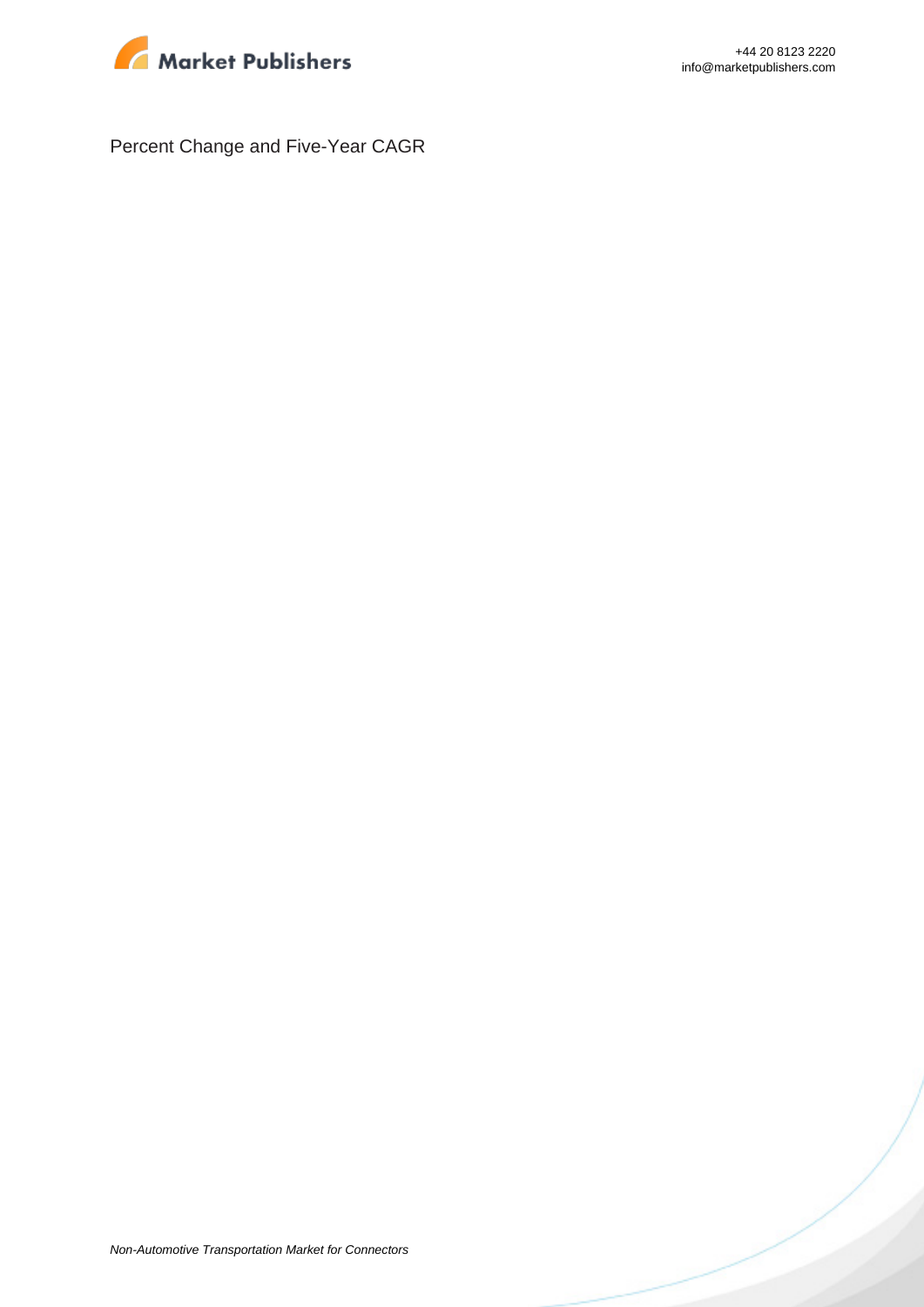

# **About**

Market values and forecasts covering the period 2013 through 2018F are provided along with 5-Year CAGR figures by region of the world, segment and sub-segment.

The Non-Automotive Transportation Industry can be characterized as a group of highly mature segments bonded via the application of the internal combustion engine.

As represented by the continuum below, to completely understand the overall industry, one must assess the value of each segment relative to connector consumption or sophistication of application to the annual production levels.

The most sophisticated or complex applications such as those in commercial aviation are impacted by the relatively low volume of the number of units produced annually. On the other hand, high volume production vehicles that reside within the recreation sector are the least complex and in some very basic models do not even use what is classified in this report as an 'electronic connector'.

Government intervention is one of the most significant factors impacting this industry. Most governments, especially those in Europe, Japan, and North America have set standards for clean air which impact every vehicle producing emissions into the atmosphere. To meet these standards, engine technology will change, driving early replacement of vehicles with non-conforming or older technology engines.

The rail sector also looks toward government support as expansion is extremely capital intensive when it comes to building the infrastructure for high speed rail lines and other passenger services.

The adoption of technologies in common with the automotive sector, such as splashproof/waterproof connectors, electronic control modules, and CANbus, provide the basis for significant connector consumption within the Non-Automotive market as well.

In addition, each industry segment currently possesses a critical mass with respect to these core technologies along with dynamic programs such as: In-Flight Entertainment, Intelligent Transport, Telematics, Precision Farming, and PTC/ERMTS Rail Control which will significantly contribute to overall market growth to nearly \$4 Billion at a compound annual rate of 6.4% through 2018.